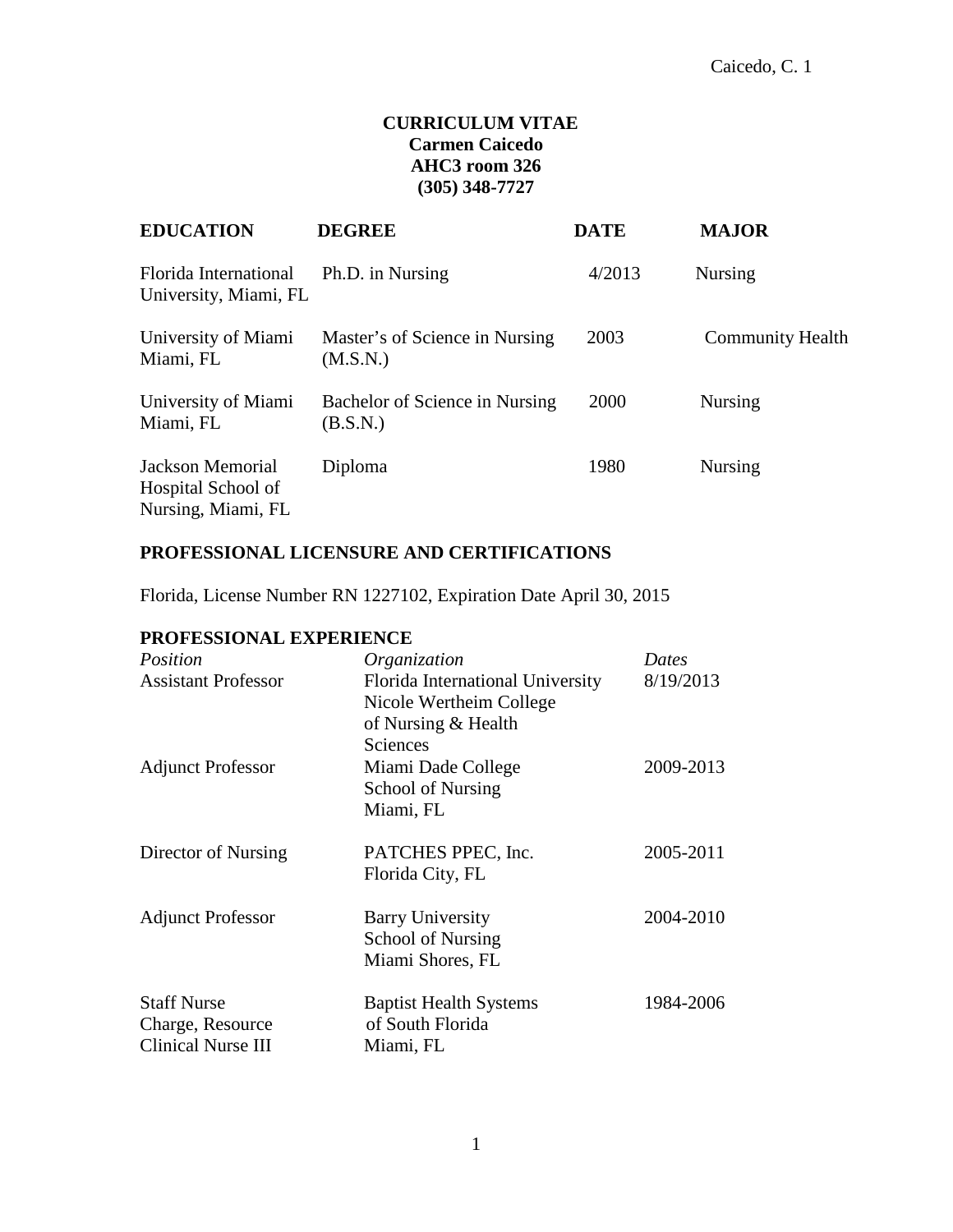## **Research and Scholarship**

### **Grant funding**

**PI** "Parents' Health, Stress, and Perceived Caregiver Burden in the Difficult First 3 Months after their Infant/Child with Special Health Care Needs is Discharged Home." Sigma Small Grant Award for \$5,000. 6/1/2019 – 5/31/2020.

**Co-I** "PCACL: Preventing Parent Illness and Promoting Health after Infant/Child ICU Death." PIs: J. Youngblut & D. Brooten. Co-Investigator: Funded by funds from Wertheim endowed chair and Youngblut's and Brooten's F&A accounts.

**PI** "Families with Children with Special Health Care Needs: Short Breaks Respite Care Services". Pilot study, Seed Grant Award from Florida International University. \$5,000.  $8/13 - 8/16$ .

**PI** "Children with Special Health Care Needs: Comparison of the Effects of Home Care Settings, Prescribed Pediatric Extended Care Settings, and Long-Term Care Settings on Child and Family Health Outcomes and Health Care Service Use". Florida Nurses Foundation 2012 Undine Sams and Friends, Research Grant (District 5 Charitable Trust) Grant for \$500 for dissertation study.

**PI** "Children with Special Health Care Needs: Comparison of the Effects of Home Care Settings, Prescribed Pediatric Extended Care Settings, and Long-Term Care Settings on Child and Family Health Outcomes and Health Care Service Use" 2012 Fall FIU, University Graduate School, Doctoral Evidence Acquisition (DEA) Fellowship for \$8,300 for dissertation study.

**Qualitative data coder** (English) "Death in the PICU/NICU: Parent & Family Functioning." National Institute of Nursing Research, NIH, R01 NR009120, J. Youngblut, PI. D. Brooten, Co-PI. M. De La Rosa, T. Niyonsenga, B.D. Chandler, B. Totapally, G.P. Cantwell, T. Del Moral, Co-Investigators. Total costs: \$2,150,000.  $9/5/06 - 6/30/11$ .

### **Publications**

- **Caicedo, C.** (2019). Children with special health care needs: Parents' perceptions of what was needed in the difficult first year after the diagnosis*. BMC: Family Practice*. In revision review.
- Brooten, D., Youngblut, J.M., Roche, R.M., **Caicedo, C.,** del Moral, T., Cantwell, G.P., & Totapally, B. (2019). Parent acute illnesses, health service use and medication changes 1-13 months after infant or child ICU death. Accepted for publication.

Brooten, D., Youngblut, J.M., **Caicedo, C.,** & Dankanich, J. (2019). Parents: Wish I had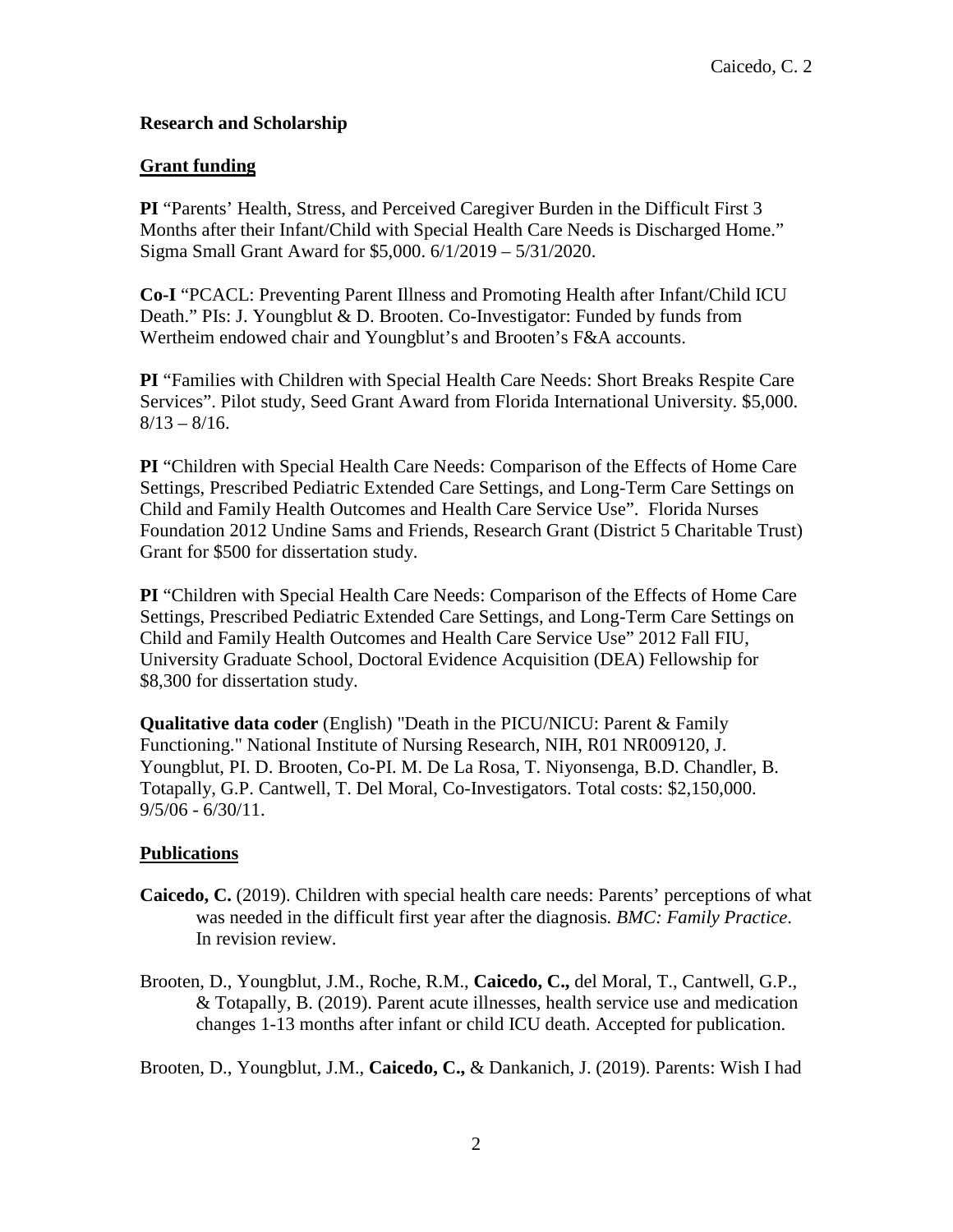done, wish I hadn't done, and coping 1-13 months and 2-6 years after child NICU/PICU death. *Journal of the American Association of Nurse Practitioners* (in press).

- **Caicedo, C.,** Brooten, D., Youngblut, J.M., & Dankanich, J. (2019). Parents' wishes for what they had or had not done and their coping after their infant's or child's NICU/PICU/ED death. *The Journal of Hospice and Palliative Nursing, 21*(6).
- Brooten, D., Youngblut, J.M., Roche, R.M., **Caicedo, C**., & Page, T.F. (2018). Surviving siblings' illnesses, treatments/health services over 13 months after a sibling's death. *Journal of Child and Family Studies, 27,* 2049-2056. doi: 10.1007/s10826- 018-1044-1.
- Brooten, D., Youngblut, J.M., & **Caicedo, C.** (2018). Parents' acute illnesses, hospitalizations, and medication changes during the difficult first year after infant or child NICU/PICU death. *American Journal of Hospice Palliative Care, 35*, 1, 75-82. doi: 10.1177/1049909116678597
- Brooten, D., Youngblut, J.M., **Caicedo, C**., Seagrave, L., Cantwell, G.P., & Totapally, B. (2016). Cause of Death of Infants and Children in the Intensive Care Unit: Parents' Recall vs Chart Review. *American Journal of Critical Care, 25*, 3, 235-42. doi: 10.4037/ajcc2016233. PMID: 27134230
- **Caicedo, C.** (2016). Children with special health care needs: child health and functioning outcomes. *Journal of Pediatric Health Care.* pii: S0891-5245(15)00432-0. doi: 10.1016/j.pedhc.2015.12.003. PMID: 26832456
- Brooten, D., Youngblut, J.M., Hannan, J., **Caicedo, C**., & Malkawi, F. (2015). Infant and child deaths: Parent Concerns about subsequent pregnancies. *Journal of the Association of Nurse Practitioners,* 27(12):690-697.doi: 10.1002/2327-6924.12243
- **Caicedo, C**. (2015). Health and functioning of families of children with special health care needs cared for in home care, long-term care, and medical day care settings. *Journal of Developmental & Behavioral Pediatrics, 36(5):352-61.* doi: 10.1097/DBP.0000000000000167.
- **Caicedo, C.** (2014). Families with Children with Special Health Care Needs: Family Health, Functioning and Care Burden. *Journal of the American Psychiatric Nurses Association,* DOI: 10.1177/1078390314561326.
- Brooten, D., Youngblut, JM., Seagrave, L., **Caicedo, C**., Hawthorne, D., Hidalgo, I., & Roche, R. (2013) Parents' perception of health care providers' actions around child ICU death: what helped, what didn't*. American Journal of Hospice and Palliative Medicine.* 30(1): 40-49. DOI: 10.1177/104990911244430.

Youngblut, J., **Caicedo, C**., & Brooten, D. (2013). Preschool Children with Head Injury: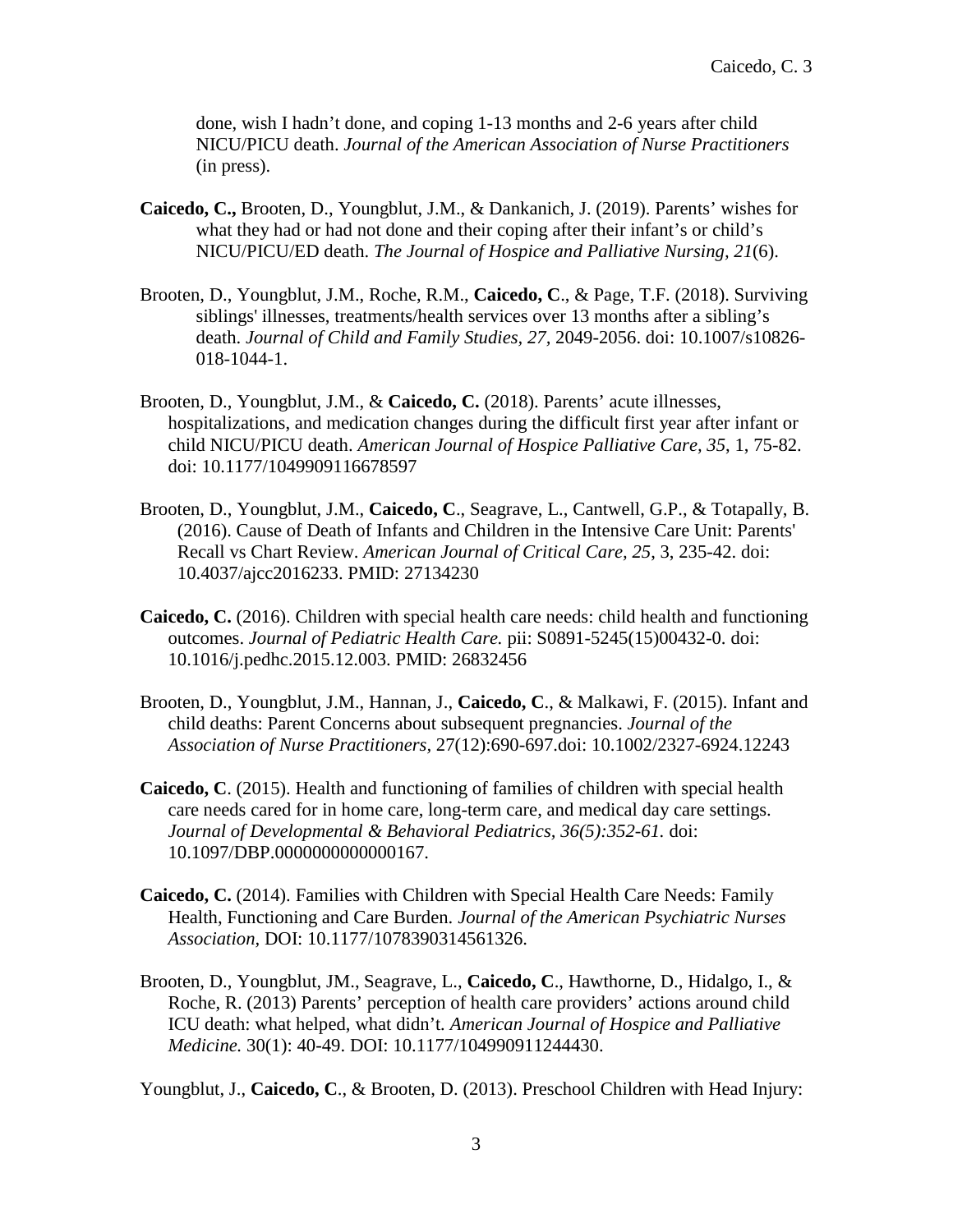Comparing Injury Severity Measures and Clinical Care. *Pediatric Nursing, 39*(6): 290-298. PMID: 24640315.

### **Presentations**

- **Caicedo, C**. (2008, October). Barriers and facilitators to using research in practice: a computer based pilot study. South Florida Nursing Research Consortium, Boca Raton, FL.
- **Caicedo, C**., Youngblut, J.M., Brooten, D., Seagrave, L., & Charles, D. (2009, October). Preschool Children Hospitalized with Head Injury: Injury Severity and Care Provided. South Florida Nursing Research Consortium, Miami, FL.
- **Caicedo, C**., Youngblut, J.M., Brooten, D., Seagrave, L., & Charles, D. (2010, February). Poster. Preschool Children Hospitalized with Head Injury: Injury Severity and Care Provided. "Health Care Challenges of the Next Decade," Southern Nursing Research Society, annual conference, Austin, Texas.
- **Caicedo, C**., Youngblut, J.M., Brooten, D., Seagrave, L., & Charles, D. (2011, October). Causes of PICU and NICU children's deaths: parent recall and chart review. "Nursing at the Helm of Research for Quality Practice," the Nursing and Health Research Collaborative of South Florida, Miami, FL.
- Youngblut, J.M., Brooten, D., Seagrave, L., Hawthorne, D., **Caicedo, C**., Charles, D., Hannan, J., & Mauro, A.C. (2012, February). Parent, grandparent, and sibling responses to child death in NICU/PICU. "Nurse Scientists as Crucial Partners to Health Delivery," Southern Nursing Research Society, annual conference, New Orleans, LA.
- **Caicedo, C**., Youngblut, J.M., Brooten, D., Seagrave, L., & Charles, D. (2012, February). Causes of PICU and NICU children's deaths: parent recall and chart review. "Nurse Scientists as Crucial Partners to Health Delivery," Southern Nursing Research Society, annual conference, New Orleans, LA.

Brooten, D., Youngblut, J.M., Seagrave, L., **Caicedo, C**., Hawthorne, D., Hidalgo, Roche & R., I (2012, February). Parent's perceptions of health care providers' actions around child ICU death: what helped, what didn't. "Nurse Scientists as crucial Partners to Health Delivery," Southern Nursing Research Society, annual conference, New Orleans, LA.

**Caicedo, C**., Youngblut, J.M., Brooten, D., Prentis, A., & Sanchez, N. (2012, September). Preschool Children Hospitalized with Head Injury: Functional Status and Type of Injury and Injury Severity. "Global Nursing Challenges for the Millennium," XIII Pan American Nursing Research Colloquium, international conference, Miami Beach, FL.

**Caicedo, C**. and Page, T. (2013, February) "Children with Special Health Care Needs: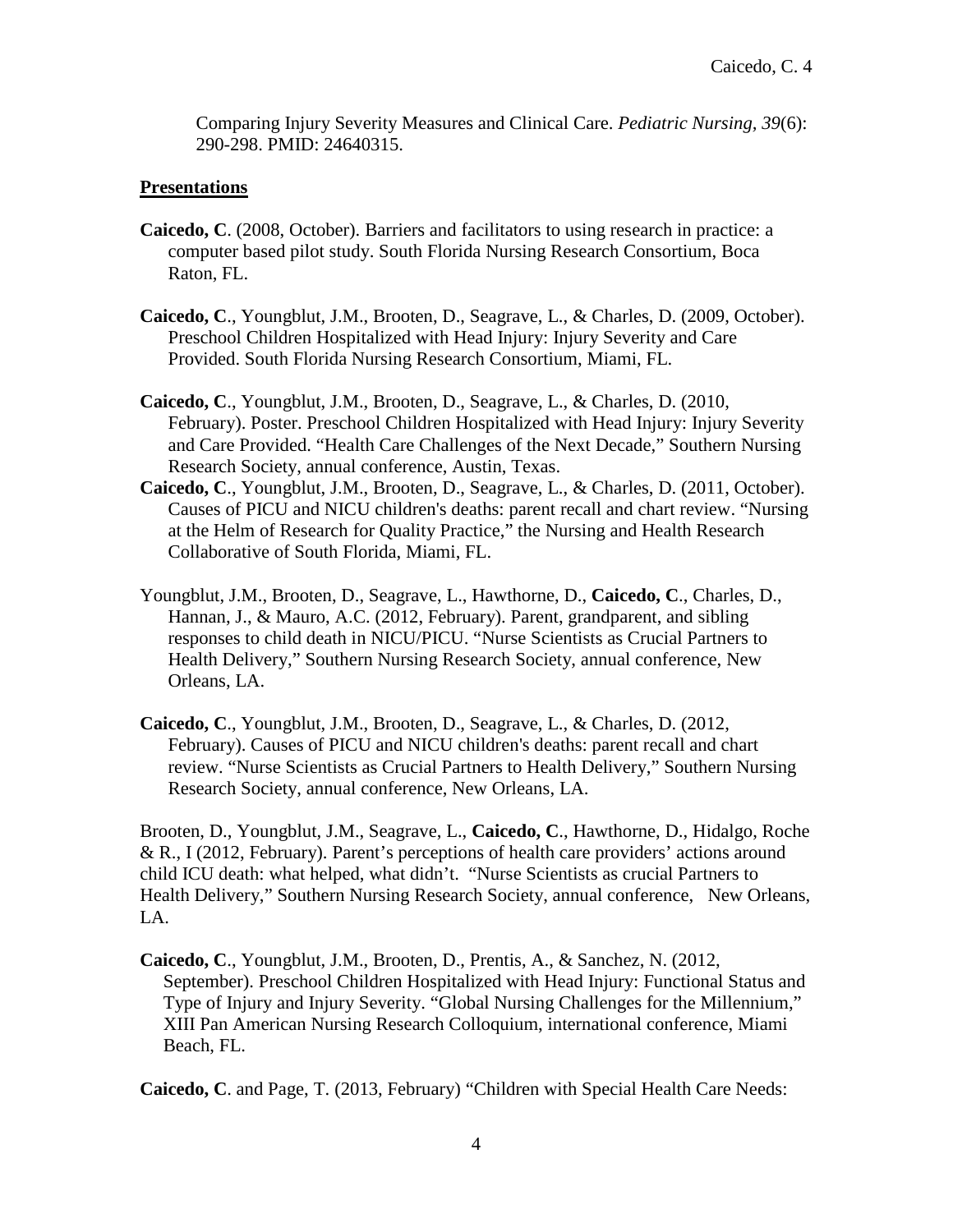Health Care Services Used in Florida".

Network for Knowledge for Healthcare Innovations, Southern Nursing Research Society, annual conference, Little Rock, Arkansas.

- Youngblut, JM., Prentiss, A., Brooten, D., & **Caicedo, C**. (2013 February), "Pediatric Head Trauma: Parent's Reactions, Social Support and Mental Health at Hospital Admission and Discharge". Southern Nursing Research Society, annual conference, Little Rock, Arkansas.
- **Caicedo, C.** (2014, February) "Families with Children with Special Health Care Needs: Family Health, Functioning and Care Burden". Southern Nursing Research Society, annual conference, San Antonio, Texas.
- **Caicedo, C.** (2015, February) "Children with Special Health Care Needs: Comparison of the Effects of Home Care, Long-Term Care, and Medical Day Care Settings on Child and Family Health Outcomes". Southern Nursing Research Society, annual conference, Tampa, Florida.
- **Caicedo, C.** (2015, June) "Health and Functioning of Families of Children With Special Health Care Needs Cared for in Home Care, Long-term Care, and Medical Day Care Settings". 10<sup>th</sup> Annual BHSF Research Conference, Miami, Florida.
- **Caicedo, C.** (2016, February). **"**Children with Special Health Care Needs: Child Health and Functioning Outcomes". Southern Nursing Research Society, annual conference, Williamsburg, VA.
- **Caicedo, C.** (2016, April). **"**Children with Special Health Care Needs: Comparison of the Effects of Home Care, Long-term Care, and Medical Day Care Settings on Child and Family Health Outcomes". Society of Pediatric Nurses, annual conference, Minneapolis, MN.
- Brooten, D., Youngblut, J.M., & **Caicedo, C.** (2017, February). "Parent Acute Illnesses 1 to 13 Months after Infant or Child NICU/PICU Death". Southern Nursing Research Society, annual conference, Dallas, TX.
- Li, J.J., & **Caicedo, C.** (February 2017). "Family Health Outcome and Use of Leisure Activities in Families with Medically Complex Children". Southern Nursing Research Society, annual conference, Dallas, TX.

| <b>Barry University</b>      |                                  |                   |           |                 |
|------------------------------|----------------------------------|-------------------|-----------|-----------------|
|                              | <b>Teaching Responsibilities</b> |                   |           |                 |
| Course                       | Course                           | Content           | Theory/   | <i>Semester</i> |
| <i>Number</i>                | Title                            | Focus             | Practicum |                 |
| <b>Undergraduate Courses</b> |                                  |                   |           |                 |
| <b>NUR 220</b>               | Nursing care of                  | Introduction of   | Clinical  | Spring 2009     |
|                              | Individuals,                     | health promotion, |           | Spring 2008     |

### **INSTRUCTIONAL ACTIVITIES**

#### 5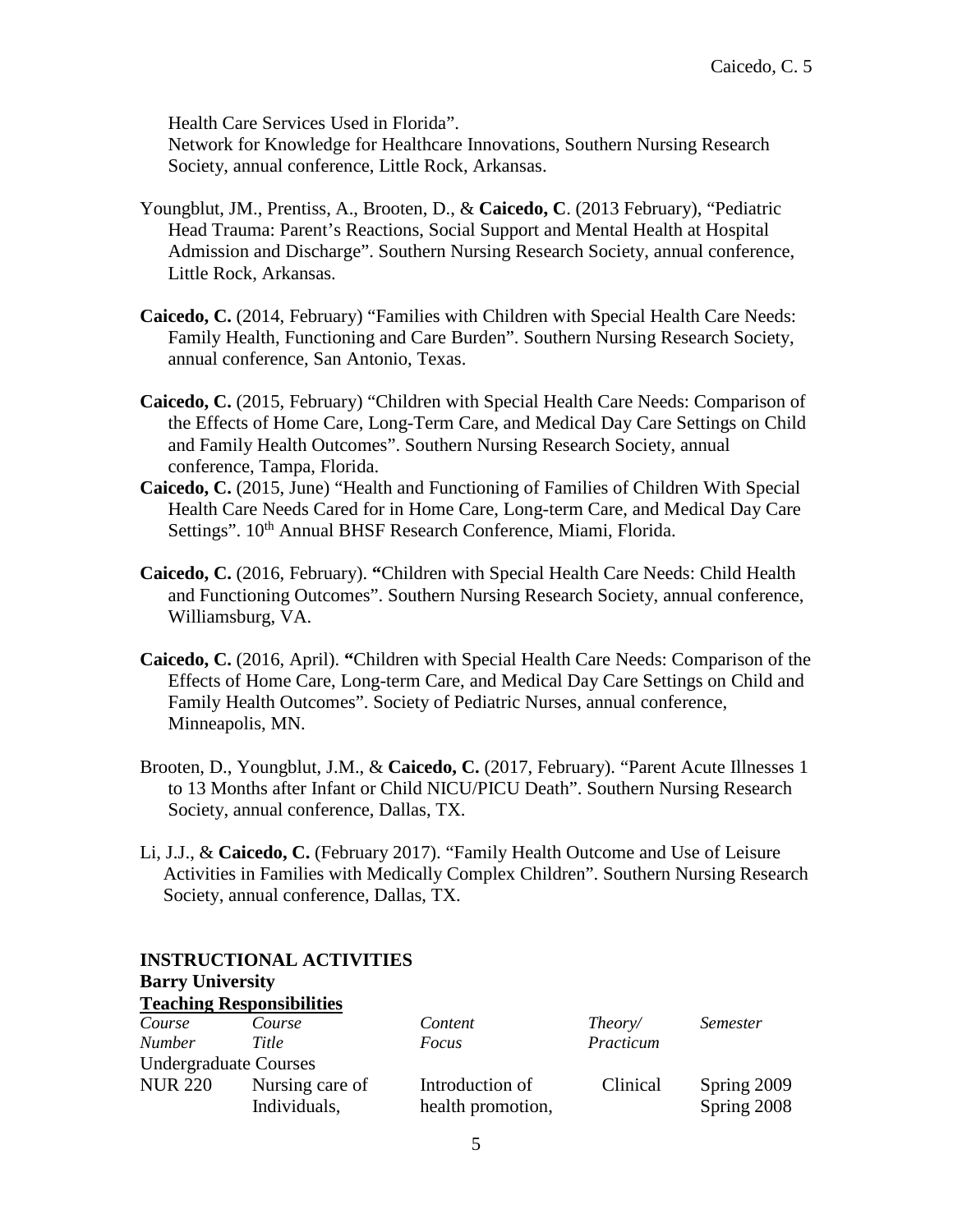|                           | Families, and<br>Communities                 | disease prevention,<br>and systems protection<br>issues in local<br>communities to a global<br>perspective.                                                                                                                                                                                                       | Spring 2007<br>Spring 2006<br>Spring 2005<br>Spring 2004                |
|---------------------------|----------------------------------------------|-------------------------------------------------------------------------------------------------------------------------------------------------------------------------------------------------------------------------------------------------------------------------------------------------------------------|-------------------------------------------------------------------------|
| <b>NUR 220</b>            | Guest lecturer                               | Introduction of Rapid<br><b>Assessment Process-a</b><br>qualitative inquiry using<br>triangulation, iterative data<br>collection.<br><b>From Needs Assessment</b><br>to Action: post-<br>assessment prioritization<br>of needs.<br>Planning, Implementing,<br><b>And Evaluating Health</b><br>Promoting Programs. | Spring 2009<br>Spring 2008<br>Spring 2007<br>Spring 2006<br>Spring 2005 |
| <b>NUR 325</b>            | Nursing Care<br>of Families:<br>Parent/Child | Clinical<br>Focus on meeting<br>parent-child health<br>care needs of the<br>individual and family<br>within the community.                                                                                                                                                                                        | Summer 2006                                                             |
| <b>NUR 325</b>            | Guest lecturer                               | <b>Community-based Nursing</b><br>Care- Prescribed Pediatric<br><b>Extended Care</b>                                                                                                                                                                                                                              | Summer 2010<br>Summer 2009<br>Summer 2008                               |
| <b>NUR 625</b>            | Public<br><b>Health Nursing</b>              | Analysis of health<br>Clinical<br>care needs of aggregate<br>population and plan<br>public health<br>intervention projects.                                                                                                                                                                                       | Summer 2006                                                             |
| <b>NUR 625</b>            | Guest lecturer                               | <b>Community-based Nursing</b><br>Care-Making the transition                                                                                                                                                                                                                                                      | Summer 2006                                                             |
| <b>Miami Dade College</b> | <b>Teaching Responsibilities</b>             |                                                                                                                                                                                                                                                                                                                   |                                                                         |
| <b>NUR 2310L</b>          | <b>Pediatric Nursing</b><br>Clinical         | Clinical<br>Application of<br>Critical thinking to<br>Nursing situations<br>With children and families                                                                                                                                                                                                            | Summer 2012<br>Spring 2011<br>Summer 2011<br>Summer 2010<br>Summer 2009 |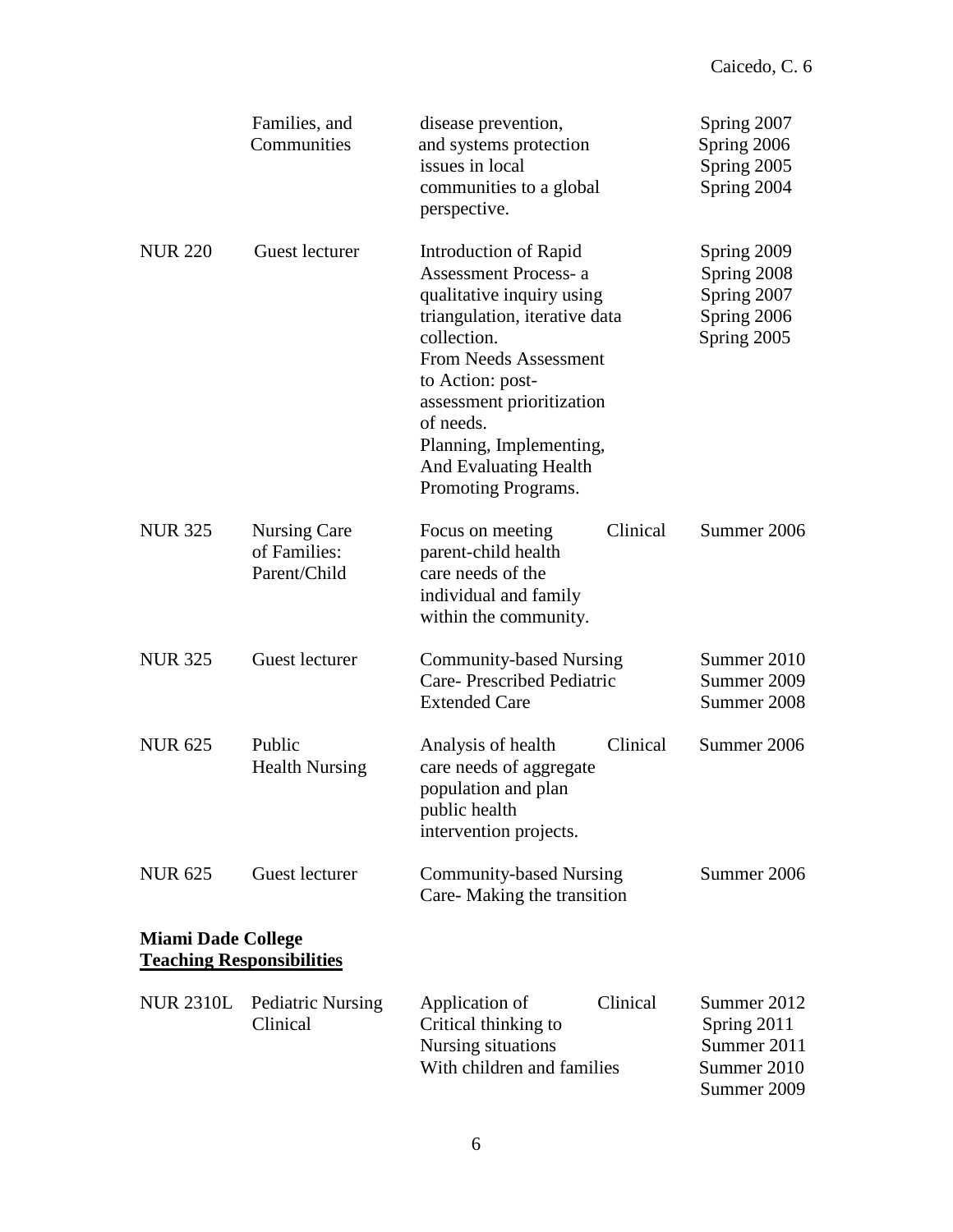| <b>NUR 2680L</b> | Guest lecturer                                                                   | <b>Community-based Nursing</b><br>Care- Prescribed Pediatric<br><b>Extended Care</b>                                                   | Summer 2012<br>Spring 2011<br>Summer 2011<br>Summer 2010<br>Summer 2009                |
|------------------|----------------------------------------------------------------------------------|----------------------------------------------------------------------------------------------------------------------------------------|----------------------------------------------------------------------------------------|
|                  | NUR 2680L Community Health<br><b>Nursing Lab</b>                                 | Apply knowledge of<br>Clinical<br>community resources to<br>Care for families                                                          | Summer 2011                                                                            |
|                  | <b>Florida International University</b>                                          |                                                                                                                                        |                                                                                        |
|                  | <b>Teaching Responsibilities</b><br>NGR 6910C Research Project<br>Guest lecturer | Introduction to SPSS<br>program- Data file setup;<br>simple analysis                                                                   | Summer 2012<br>Spring 2013<br>Summer 2013<br>Spring 2014                               |
|                  |                                                                                  |                                                                                                                                        | Spring 2015<br>Spring 2016<br>Spring 2017<br>Summer 2017<br>Spring 2018<br>Summer 2018 |
|                  |                                                                                  | Qualitative Research: Data<br>Management                                                                                               | Spring 2019                                                                            |
| <b>NUR 3125</b>  | Pathophysiology<br>for Nurses                                                    | Adaptive responses to<br>Theory<br>pathogenesis, clinical<br>manifestations, and nursing<br>management of common diseases.             | Fall 2013<br><b>Fall 2014</b><br>Fall 2015<br><b>Fall 2016</b><br>Fall 2017            |
| <b>NUR 3227</b>  | Nursing Care of<br><b>Adults I</b>                                               | Nursing process applied<br>Theory<br>in assisting adult clients<br>with adaptation to potential<br>and actual physiological stressors. | Spring 2014                                                                            |
| <b>NUR 3227</b>  | Nursing Care of<br>Adults II                                                     | Nursing process applied<br>Theory<br>in assisting adult clients<br>with adaptation to potential<br>and actual physiological stressors  | Summer 2014                                                                            |
|                  | NUR 4286 Nursing Care of<br>the Older Adult                                      | Nursing process applied<br>Theory<br>in assisting older adults<br>with adaptation to potential                                         | Spring 2015<br>Summer 2015<br>Spring 2016                                              |